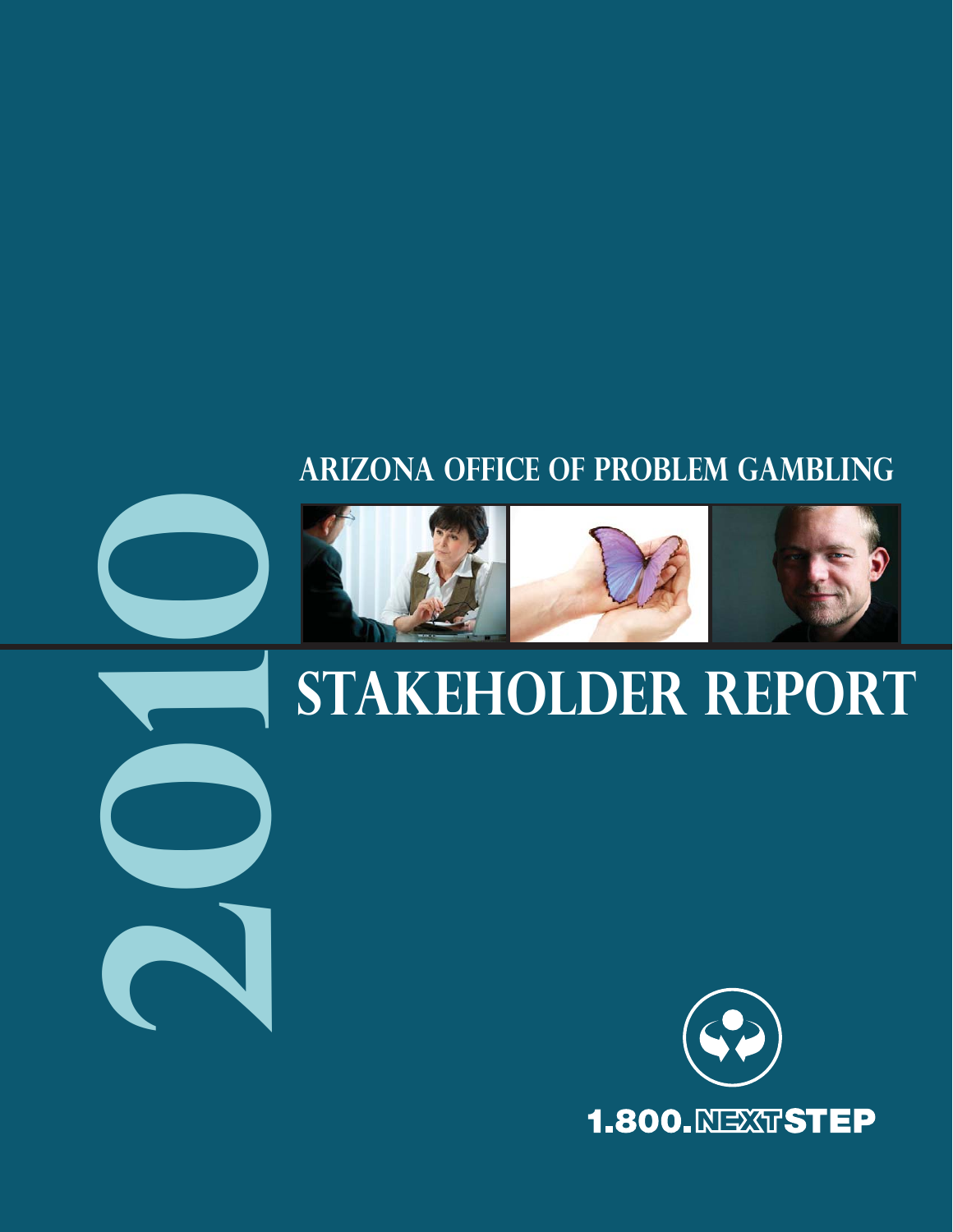### **Director's MessAGE**

As is the case with service budgets throughout Arizona, our revenues have been significantly lower than in years past. Despite that, during this past year, our contracted behavioral health counselors treated more than 900 clients. Many treatment providers have provided services pro bono to some clients and we applaud them for this commitment to serving those in need.



We have continued to convey the message that help is available for problem gamblers. Gratefully, television, radio, and print media continue to have an interest in this message, and we were invited to provide interviews to many such organizations this past year—including NPR member radio station KJZZ, network affiliates in Tucson and Phoenix, and AZ Gaming Guide. We also distributed more than 10,000 awareness materials at events throughout the state.

In addition to our annual day-long symposium, we provided 72 hours of live training in various locations throughout Arizona. It is gratifying that more than 95% of participants reported being satisfied or very satisfied with their training experience. We have also partnered with ASU to design an online problem gambling training course for the public and treatment professionals. We hope to roll this out in early 2011 as an inexpensive, effective way to reach out to a much larger audience than we have been able to in the past.

We are glad to show in this report that progress is being made in reaching out to those in need.. A state survey we commissioned this year reveals that an increased percentage of Arizonans are aware of the state-wide problem gambling helpline number (1.800.NEXT STEP). More people are taking advantage of the casino self-exclusion program. And clients are reporting very favorable outcomes from treatment.

Together, we are making a difference.

Rick Pyper Director rickpyper@problemgambling.az.gov

**2010**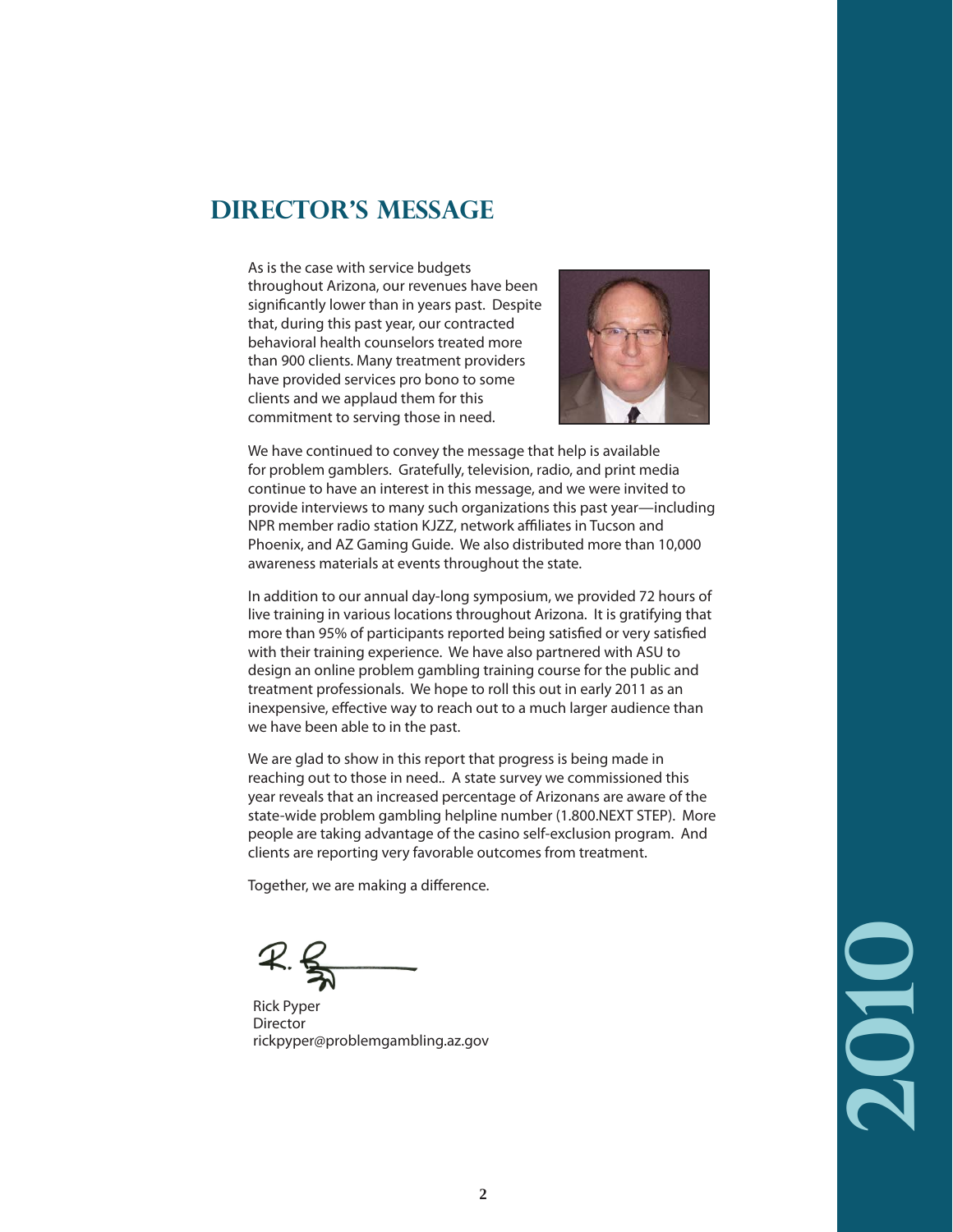We continue to analyze treatment data reported to us from our 28 current providers. Our web-based data management system allows us to learn more about the clients we are serving and how to best offer services to them. We are able to utilize increasingly more precise data to ensure our services are being delivered in the most effective and efficient way possible.

Prior stakeholder reports highlighted the significant growth of the system. This year, we focus on a more detailed snapshot of the program. We are pleased to present to you a clear picture of whom we are serving, how we are serving them, and the results we are achieving. The information provided is made possible because of our data management system, which was implemented in January 2009.

#### **Who is Being Treated?**

During this past fiscal year, 908 people received treatment services from OPG-funded providers. During this time period, 633 individuals were admitted to treatment and 534 were discharged from services. Of the persons admitted, 27 were former clients who were re-enrolled for further therapy.



Treatment locations as of October 1, 2010



Tim Christensen Treatment Administrator tchristensen@problemgambling.az.gov



#### **Client Profile**

The "typical" person receiving treatment is married, Caucasian, female, 46 years of age, college educated, and employed full-time, with a median household income comparable to that of the general population (about \$50,000). These observations represent averages, but it is important to note that the disorder can affect anyone, and services are provided to individuals across the spectrum of socio-economic status and ethnicity.

#### **Gambling Behavior**

Problem gamblers seeking treatment began gambling at an average age of 24, developed problems related to gambling at 37, experienced problems for 9 years before entering treatment, and report slot machines as the gambling activity causing the most problems. After slot machines, blackjack and video poker round out the three most common activities cited as causing the most problems.

#### **Other Issues**

Reporting an average gambling debt of over \$44,000 (excluding outliers of \$2,000,000 and above), it is not surprising 90% of clients are experiencing financial issues. In addition to financial pressures, 76% identify co-occurring mental health or substance use disorders – most commonly depression and anxiety. Of the clients with co-occurring disorders, 27% report suicidal ideation and 6% report having made suicide plans. These data reinforce the need for interventions that are easily accessed by the public and which are able to respond effectively to crisis situations.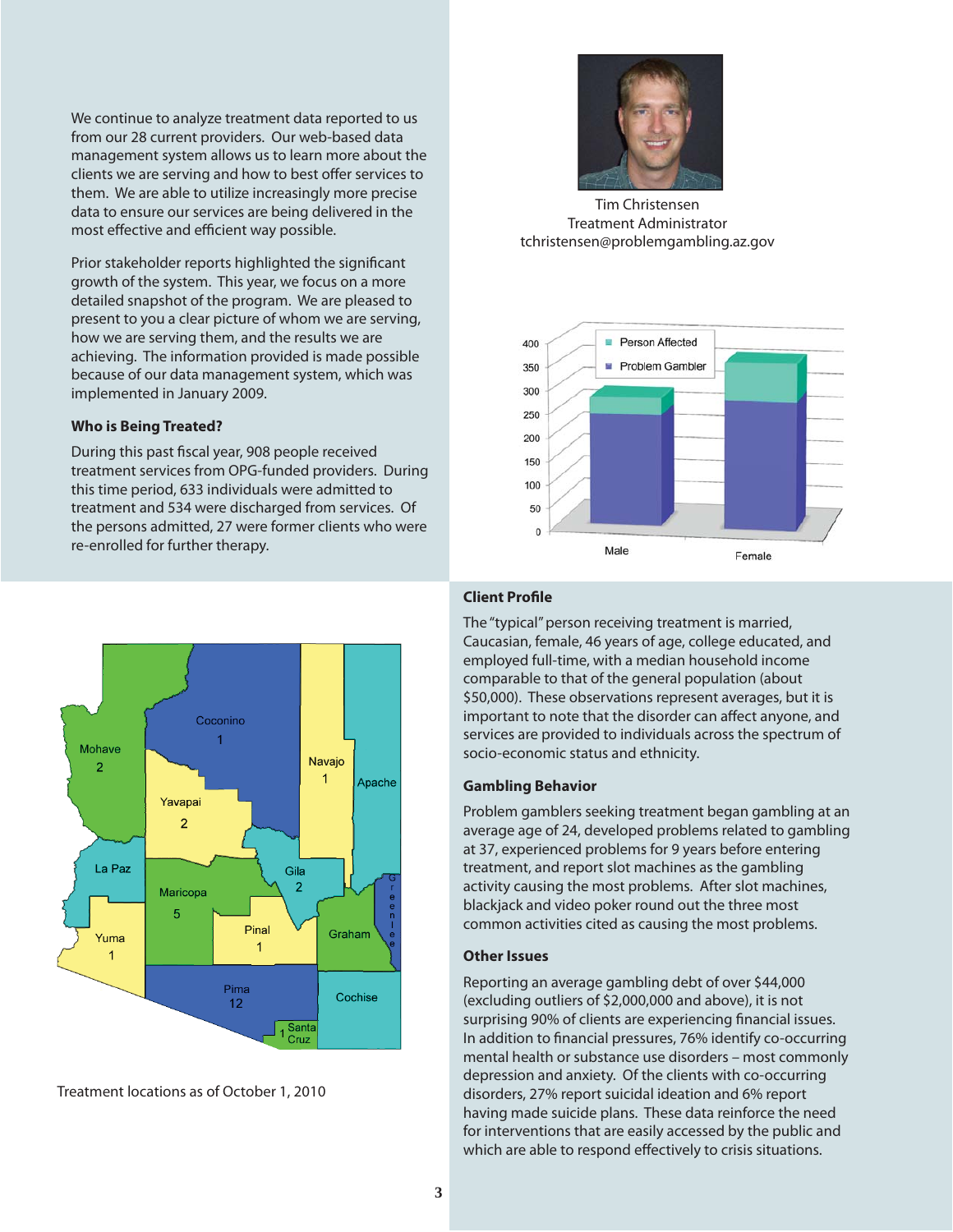#### **What Does Treatment Look Like?**

Clients admitted to treatment during FY 2010 (July 1, 2009 - June 30, 2010) most frequently identified Gamblers Anonymous (21%), family/friends (17%), and the state's helpline (12%) as referral sources. Other common referral sources included current or former clients (10%), behavioral health professionals (10%), and the Arizona Council on Compulsive Gambling (7%). The wide range of referral sources speaks to the need to continually educate the community on the availability of treatment throughout Arizona.

Counselors provided an average of 22 hours of outpatient therapy to each client during FY 2010. In total, our providers delivered 20,249 hours of therapy. It is important to note that this figure does not include a significant number of pro bono hours our counselors provided to problem gamblers and persons affected by problem gambling.

#### **What Are The Results?**

We developed a client Self Assessment Tool (SAT) to gather and report on the outcomes of clients receiving problem gambling treatment. The SAT was developed to collect direct client input on their quality of life, as well as gambling behaviors, in order to measure the impact of treatment. The tool consists of 9 questions about gambling behavior (urge strength, amount of gambling, etc.) and 14 items on quality of life indicators (level of satisfaction with family, friends, vocation, etc.). Each client completes an SAT every 90 days throughout the course of treatment.

#### Table 1: Evaluations of Treatment Services

| Statement                                                                                             | Average<br>Score |
|-------------------------------------------------------------------------------------------------------|------------------|
| I like the services that I received from this provider.                                               | 1.51             |
| I would recommend this agency to a friend or family<br>member.                                        | 1.47             |
| Services were available at times that were good for me.                                               | 1.45             |
| I was able to get all the services I thought I needed.                                                | 1.62             |
| When I called for an appointment with my counselor, I<br>was scheduled within a reasonabletime frame. | 1.20             |
| I felt comfortable sharing my problems with my counselor.                                             | 1.38             |
| Staff encouraged me to take responsibility for how I live<br>my life.                                 | 1.18             |
| Staff were sensitive to my cultural background (race,<br>religion, language)                          | 1.43             |
| The distance and travel time required to meet with my<br>counselor was reasonable.                    | 1.79             |
| I was encouraged to use Gamblers Anonymous and/or<br>GamAnon on a regular basis.                      | 1.40             |
| I attended Gamblers Anonymous and/or GamAnon on a<br>regular basis.                                   | 2.17             |
| Treatment services were provided at a cost I could afford.                                            | 1.22             |
| Group counseling was helpful.                                                                         | 1.66             |
| Individual counseling was helpful.                                                                    | 1.48             |
| Family counseling was helpful.                                                                        | 1.76             |
| Overall, I was pleased with the results of my treatment<br>program.                                   | 1.57             |

#### Type of Therapy Provided in FY 2010\*



Although still early in the analysis of this outcome data, the initial results are encouraging. After the first 90 days of treatment, clients report a statistically significant improvement in their satisfaction with friendships, decision-making, and self-care. They also experience a reduction in their gambling behavior and problems caused by gambling. At both 90 days and discharge, clients report significant improvements in self-esteem, emotional health, and having money for needs. At the same time, they report both an improved ability to control their thoughts and urges relative to gambling and a reduction in the frequency and strength of urges to gamble.

Reinforcing these positive outcome findings was a recent report published by Dr. Bo Bernhard of the University of Nevada – Las Vegas, titled "The Arizona Problem Gambling Outcomes Report". Dr. Bernhard and his research team contacted 77 former OPG clients via telephone and asked them a range of questions about their satisfaction with the treatment they received, their quality of life, and their gambling behavior as a result of treatment.

Table 1, to the left, displays the results of the clients' assessment of the treatment services they received. The respondents were asked to rate each item from "1" to "5" with 1 being "Strongly Agree" and 5 being "Strongly Disagree". As you will see, the clients overwhelmingly indicated satisfaction with their treatment.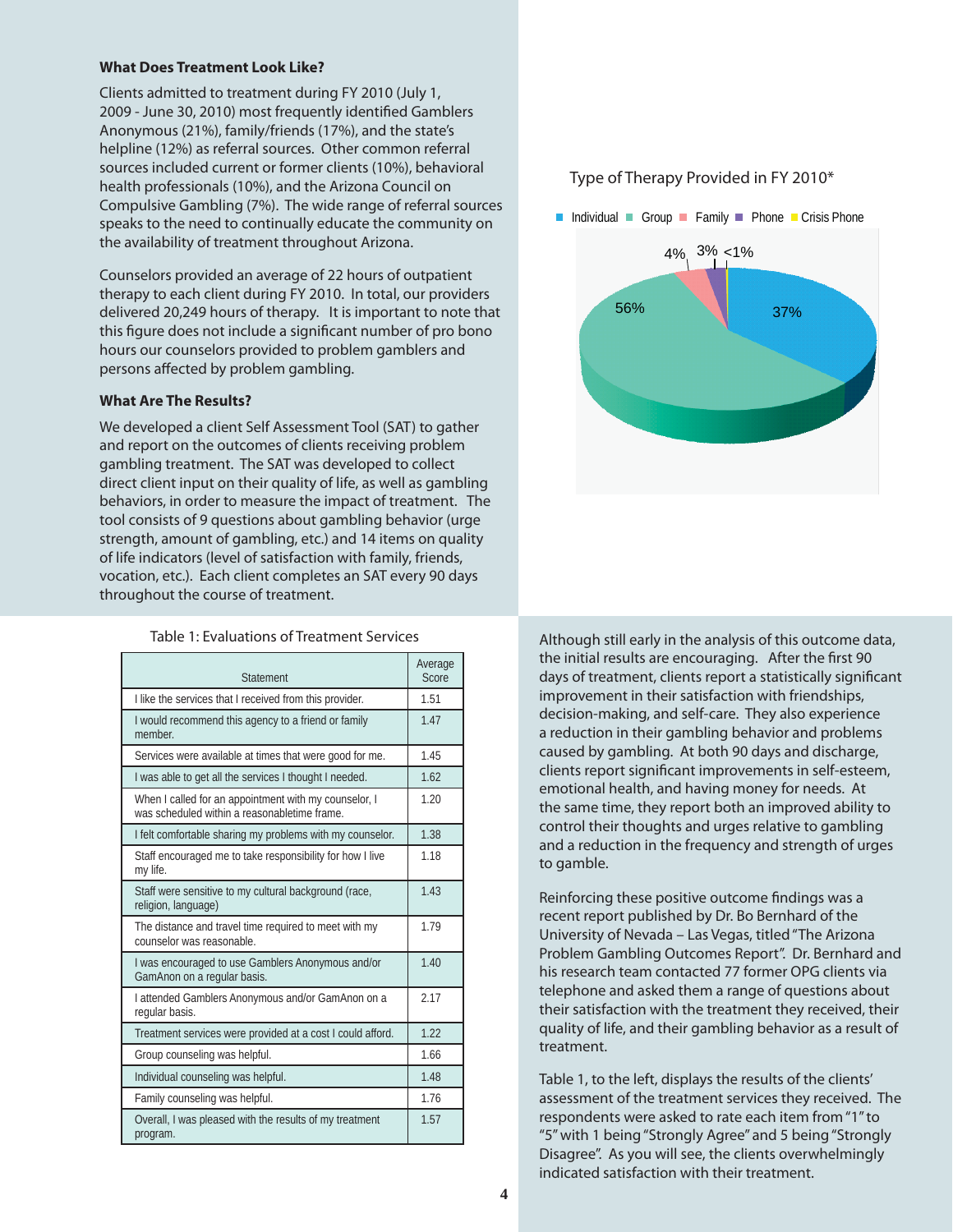### **Treatment Results (cont'd)**

The clients' self-evaluation of improvement as a direct result of the services provided was equally positive, as shown in Table 2 below.

And although the data certainly verifies the positive impact of treatment, perhaps the statements provided by the clients themselves best express this:

"It made my recovery. They couldn't do it for me but I knew I didn't have to do it alone."

"For me, it was life saving literally. I don't think I would be here today if I did not enter that program."

"I am so thrilled that it has been there, it has saved my life and my marriage."

"I was suicidal, without her counseling I would not have been here. So I appreciate it very much. I am still struggling every day, but the program is wonderful. I really appreciate it. And now my goal is to help other people with same problem."

#### **Table 2: Self-Evaluation of Client Improvement**

| "As a direct result of the services I received"              | Average<br>Score |
|--------------------------------------------------------------|------------------|
| I deal more effectively with daily problems.                 | 1.66             |
| I am better able to control my life.                         | 1.70             |
| I am better able to deal with crisis.                        | 1.91             |
| I am getting along better with my family.                    | 1.63             |
| I do better in social situations.                            | 1.79             |
| I do better in school and/or work.                           | 1.78             |
| My housing situation has improved.                           | 2.11             |
| My symptoms are not bothering me as much.                    | 1.93             |
| My financial situation has improved.                         | 1.84             |
| I spend less time thinking about gambling.                   | 1.77             |
| I have minimized most of my problems related<br>to gambling. | 1.97             |

Score Scale: 1 = Strongly Agree 5 = Strongly Disagree

"The program was truly awesome. I would recommend it to anyone and it saved my life. And I'm definitely not a gambler (anymore). I don't think about it, I don't crave it, it's completely removed from my life. (Treatment) improved other areas of my life – it's an overall improvement of my life… other than (just) the gambling aspect. I would recommend the program to anyone."

And, finally, the concluding thoughts of Dr. Bernhard:

 "Overall, these strong outcomes represent a genuine victory for those dedicated to helping problem gamblers turn their lives around in the state of Arizona."

#### **TrAINING**

Augmenting the annual Symposium celebrating National Problem Gambling Awareness Week, the Office of Problem Gambling provided an additional 72 hours of training on problem gambling. Sessions were held in Yuma, Flagstaff, Show Low, Tucson, and Phoenix during FY 2010. We continue to receive positive feedback on the training events, with more than 95% of participants reporting being "Very Satisfied" or "Satisfied" with the training they received.

In an effort to reach more behavioral health and human service professionals, the OPG is partnering with Arizona State University to make problem gambling training available online. We are expecting to have the Phase I training series, required for anyone providing treatment services under contract with us, available via the web by the end of 2010. This project was undertaken as a direct result of the input we received from our Stakeholders Forum in December 2009. We are excited by the possibilities of delivering critical problem gambling information in this "new" medium and look forward to hearing feedback on the product after it becomes available.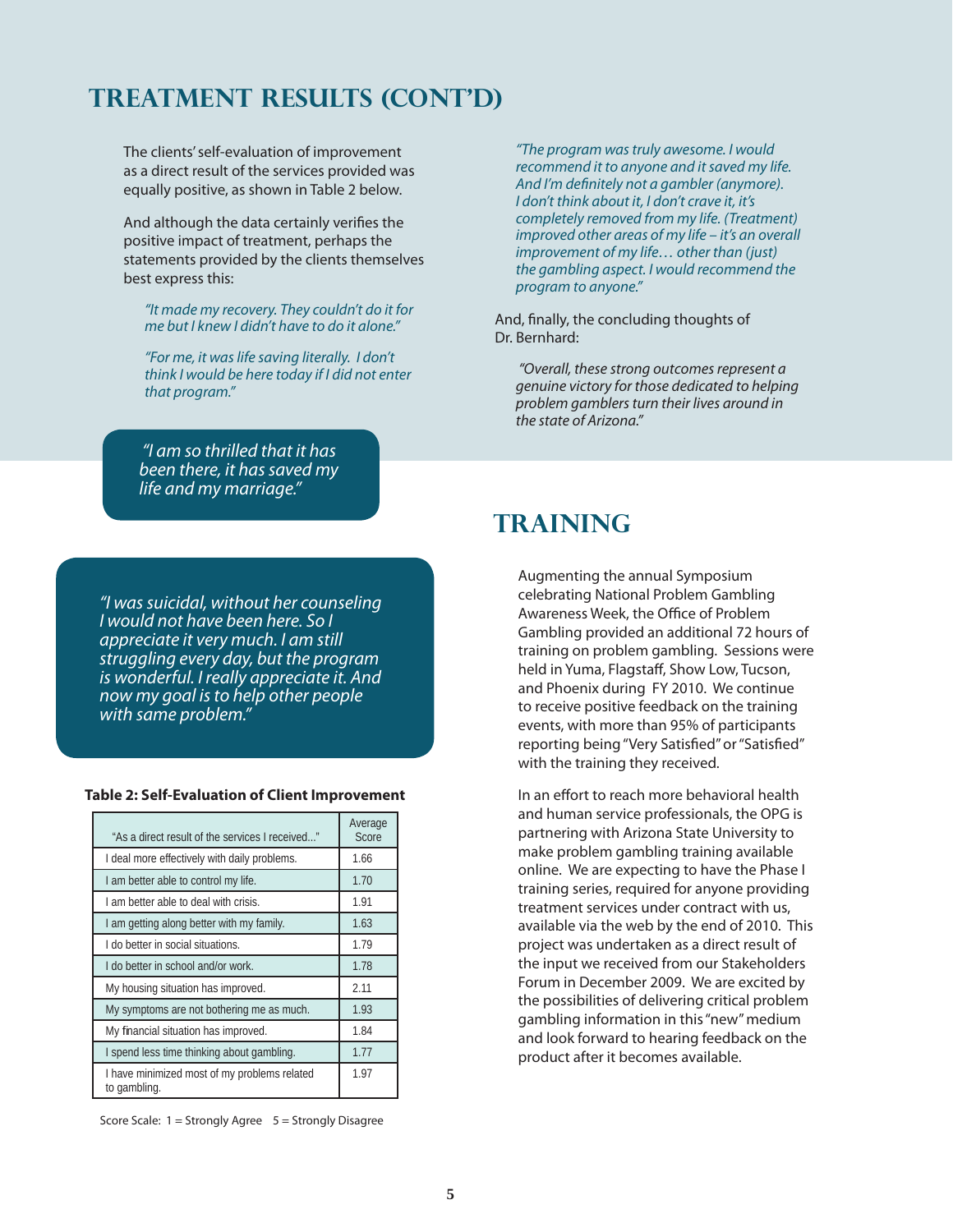### **hELPLINE**

The Office of Problem Gambling continues to sponsor a 24-hour, toll-free, helpline (1.800.NEXT STEP) for the public to call for help and information about problem gambling. We received 514 calls during FY 2010.

Following a two-year period of calls from women outnumbering calls from men, this year the number of calls from men was higher.

The top referral source, by far, remained the casinos. Of those calling the helpline, 41.1% reported that they learned about the helpline at a casino. This is the fifth consecutive year that the casinos have ranked number one.





Elise Mikkelsen Education/ Prevention Administrator emikkelsen@problemgambling.az.gov

The Office of Problem Gambling continues to utilize "Mystery Caller" test calls through its contractor, Behavior Research Center (BRC). This process aids with quality assurance by making sure helpline specialists are prepared to provide the following to our callers:

- Gambler's Anonymous meetings in their city or county
- Nearby gambling treatment providers
- An offer of a transfer to a treatment provider while the caller is on the phone
- The Office of Problem Gambling web-site address
- Additional information to be mailed to the caller's home
- Information about Arizona's self-exclusion program

The BRC also helps to assure that the helpline specialists are collecting data, such as gender, ethnicity, and income, etc. These data are important so that we can target our prevention and outreach efforts most effectively. Behavioral Research Center reports that the helpline consistently meets these outcome measures.

### **sYMPOSIUM**

The Office of Problem Gambling held its annual symposium on Monday, March 8, 2010. This all-day event marked the beginning of National Problem Gambling Awareness Week in Arizona.

Dr. Lia Nower was the keynote speaker. She is an Associate Professor and Director of the Rutgers University Center for Gambling Studies. Dr. Nower discussed treatment outcomes derived from the data we collect here in Arizona. Several other presenters spoke about research and treatment here. Once again, we had a recovery panel featuring individuals sharing their stories of hope.

The symposium entitled "Problem Gambling: Understanding and Meeting the Challenge" focused on issues directly affecting Arizona. The symposium was supported by our generous co-sponsors: The Arizona Lottery, Harrah's Ak-Chin Casino, and SociaVault PG. There were 70 attendees at this year's event.

### **cOMMUNITY eVENTS**

The Office of Problem Gambling once again participated in many state-wide events in FY 2010.

These events included:

- Art of Recovery Expo
- Southwestern School for Behavioral Health Studies Conference
- Lovin' Life Expos
- ASU Center for Behavioral Health Policy Conference
- National Council on Problem Gambling Conference
- Indian Nations and Tribes Legislative Day

At these and other events, we distributed more than10,000 awareness materials.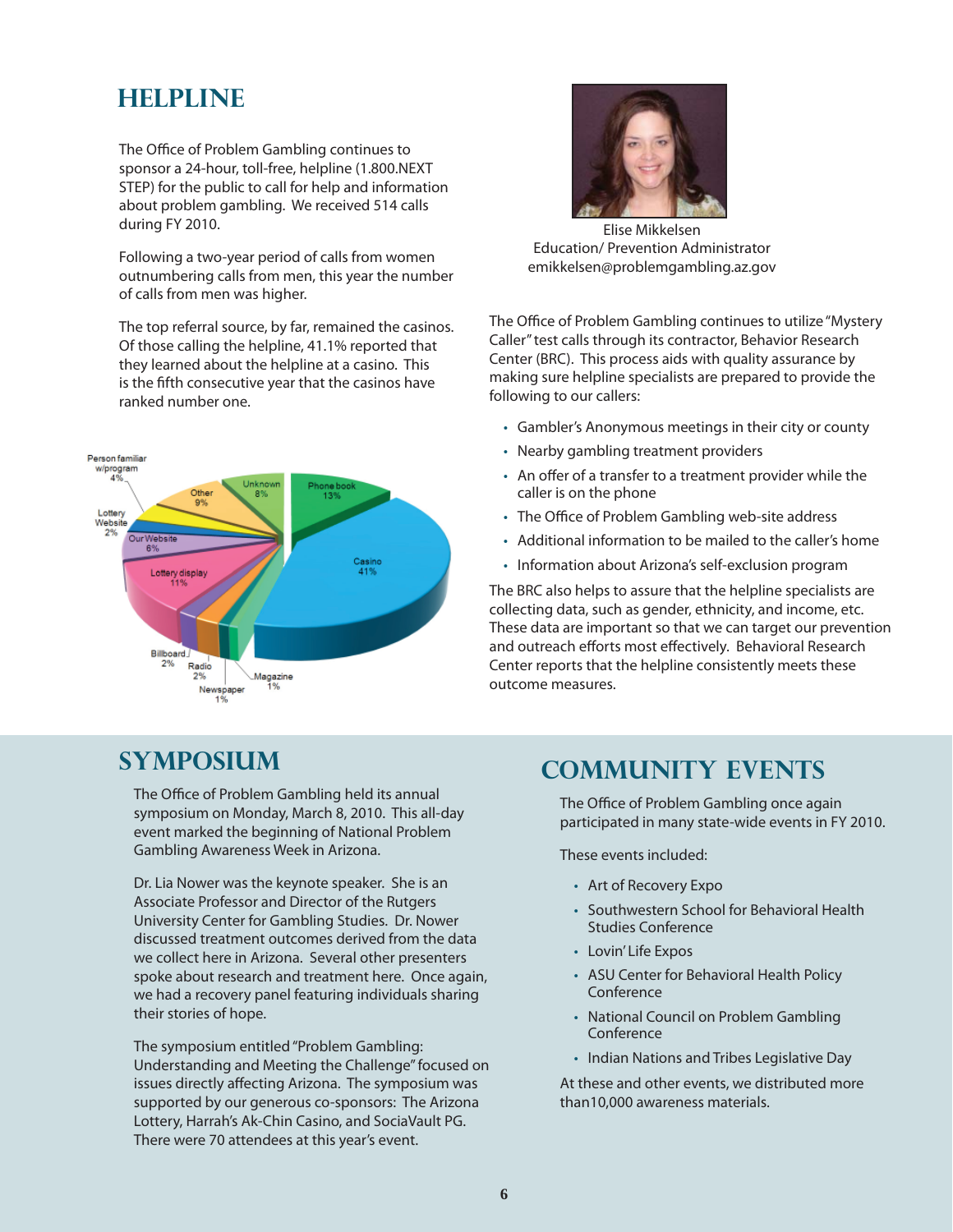### **State-wide survey**

In an effort to quage our outreach success, we asked Behavior Research Center to replicate a survey it conducted for us five years ago. We were very encouraged by the results. Highlights of the findings include:

- 28 percent of adults and 34 percent of gamblers say they know people with a gambling problem.
- The percentage of people aware of the 1-800-NEXT STEP phone number remains modest (2%), but among those who recognize the number, the proportion associating it with gambling grew to 35 percent from 9 percent in 2005.
- Overall, it appears that the public is very aware of problems associated with gambling, supports efforts to do more to help problem or addicted gamblers, and would rely increasingly on the Internet to seek information or advice about a gambling problem.
- 19 percent of those surveyed have a friend or family member they believe has a gambling problem -- down from 24 percent in 2005.
- There is a widespread belief that the prevalence of gaming on TV contributes to youth gambling.
- The proportion of Arizonans who would know where to go for information about a gambling problem rose to 72 percent from 59 percent in 2005.
- A vast majority of people surveyed (96%) believe that gambling can become a problem.

### **Tribal Contributions**

One manifestation of the recession has been a reduction in casino gaming revenues in Arizona. Tribal contributions for problem gambling are formula driven—the lower the casino gaming revenues the lower the amount contributed for problem gambling.

 FY 2010 is the period from July 1, 2009 through June 30, 2010



FY 2004 FY 2005 FY 2006 FY 2007 FY 2008 FY 2009 FY 2010

Tribal Contributions in Millions of Dollars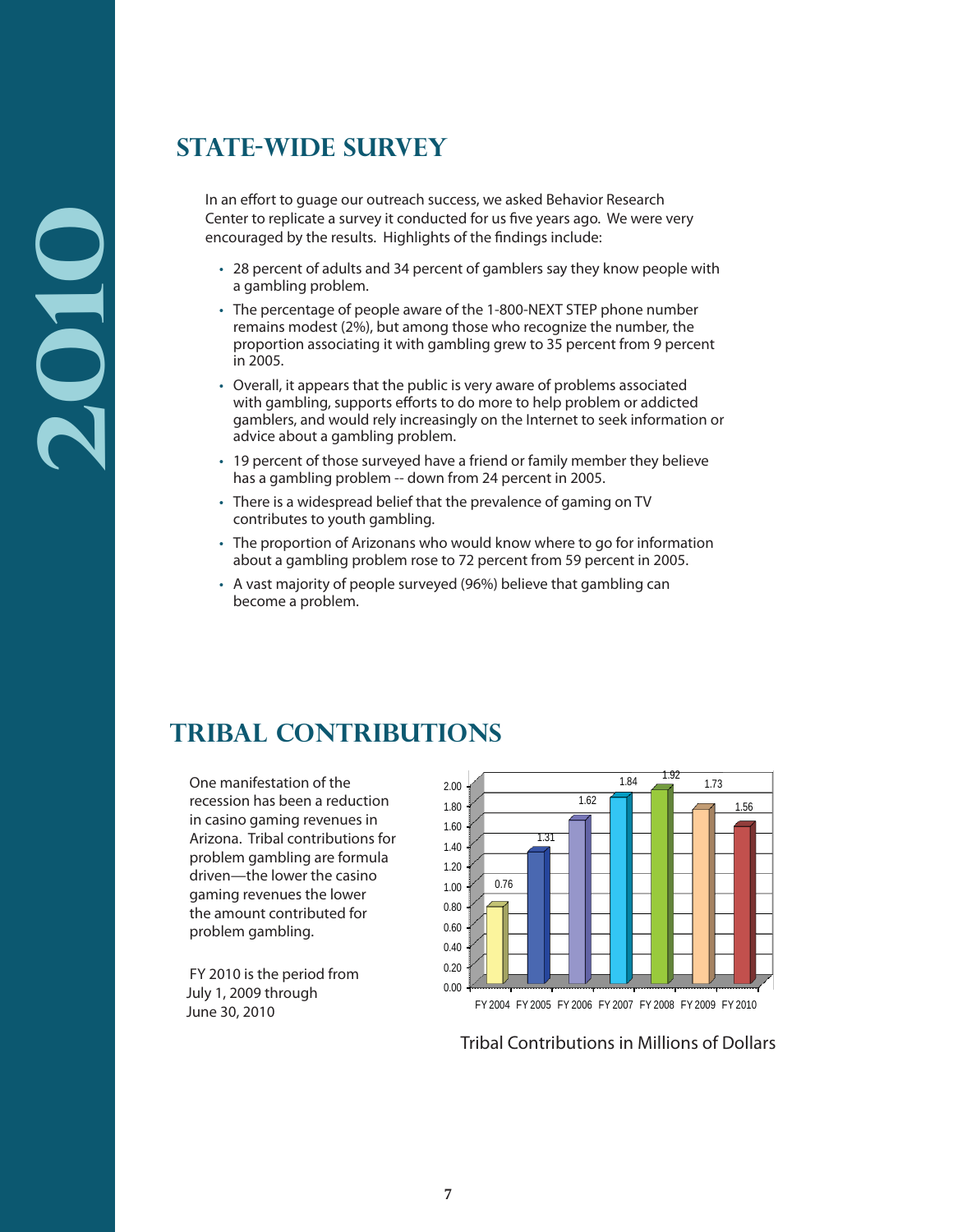### **Self-Exclusion**

As of September 30 , 2010, 2,528 people were participating in the casino selfexclusion program administered by the Department of Gaming and Arizona's Indian Tribes with casinos.

An analysis of the data over the last five years shows that approximately 35% of the individuals entering into the program choose a duration of 10 years, 25% choose 5 years, and 42% choose 1 year. Of the ones who initially choose 1 year, 33% renew after their term expires and 45% choose 5 or 10-year terms.

The charts below represent a snapshot of the individuals in the program as of September 30, 2010.



Larissa T. Pixler Self-Exclusion Program Arizona Department of Gaming Intelligence Unit lpixler@azgaming.gov







Duration Period Chosen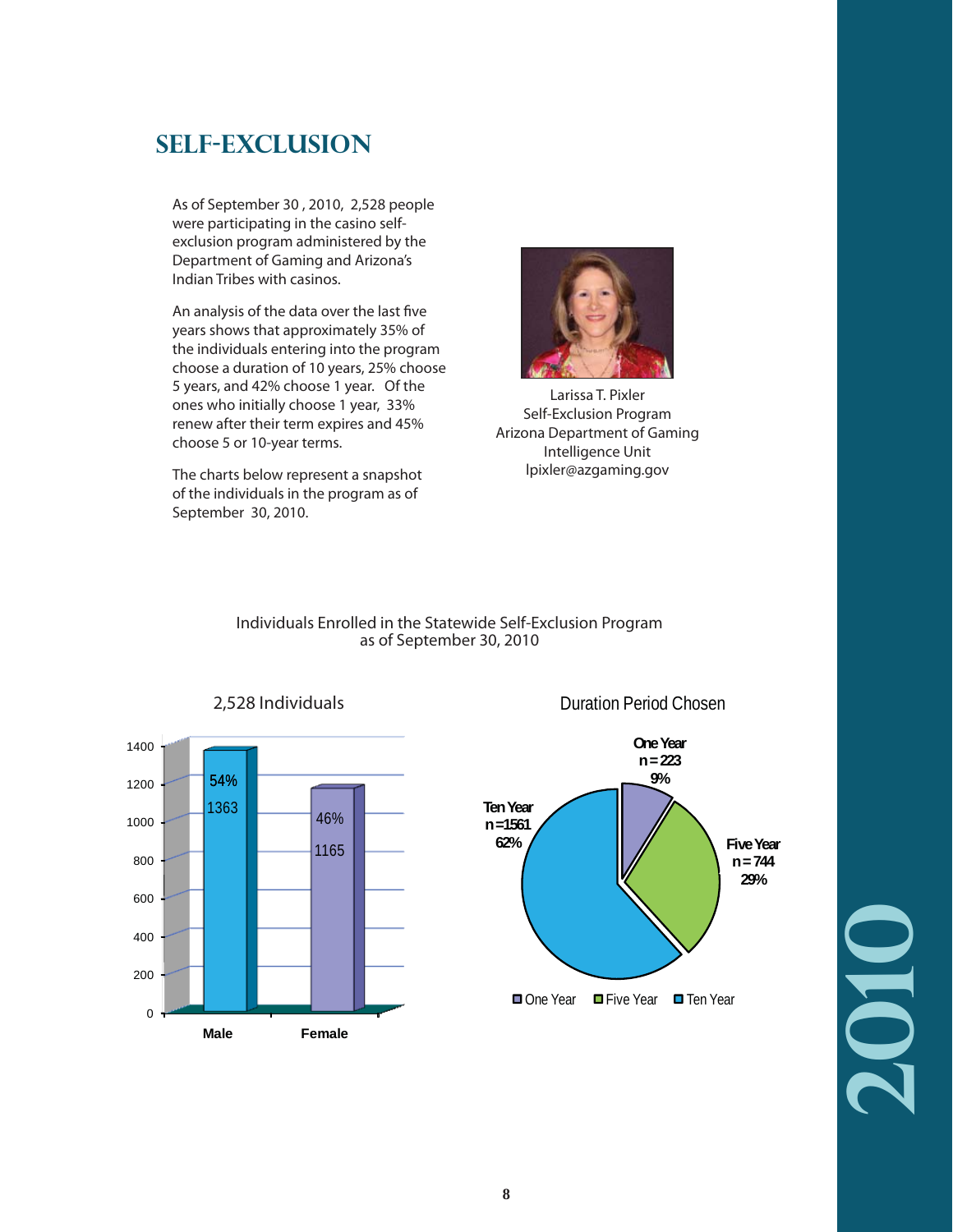### **Mission Statement**

Our Mission is to provide and support effective problem gambling prevention, treatment, and education programs throughout Arizona.

## **Vision**

A sustainable continuum of services that reduces to a minimum level the impact of problem gambling in Arizona.

### **Value Statement**

The Office of Problem Gambling is committed to a public health approach to address problem gambling issues. This takes into consideration biological, behavioral, economic, cultural, policy, and environmental factors influencing gambling and health. We will accomplish our mission and realize our vision by being culturally sensitive and responsive to the needs of our partners and those we serve. We will be professional, collaborative, equitable, and innovative in our solutions to address problem gambling.

#### **Tell Us How We Are Doing**

We would like to hear from you. Please take a few moments to complete an anonymous satisfaction survey at our web site: www.problemgambling.az.gov. You can also email your comments, concerns, and/or praise to us at: contact@problemgambling.az.gov.